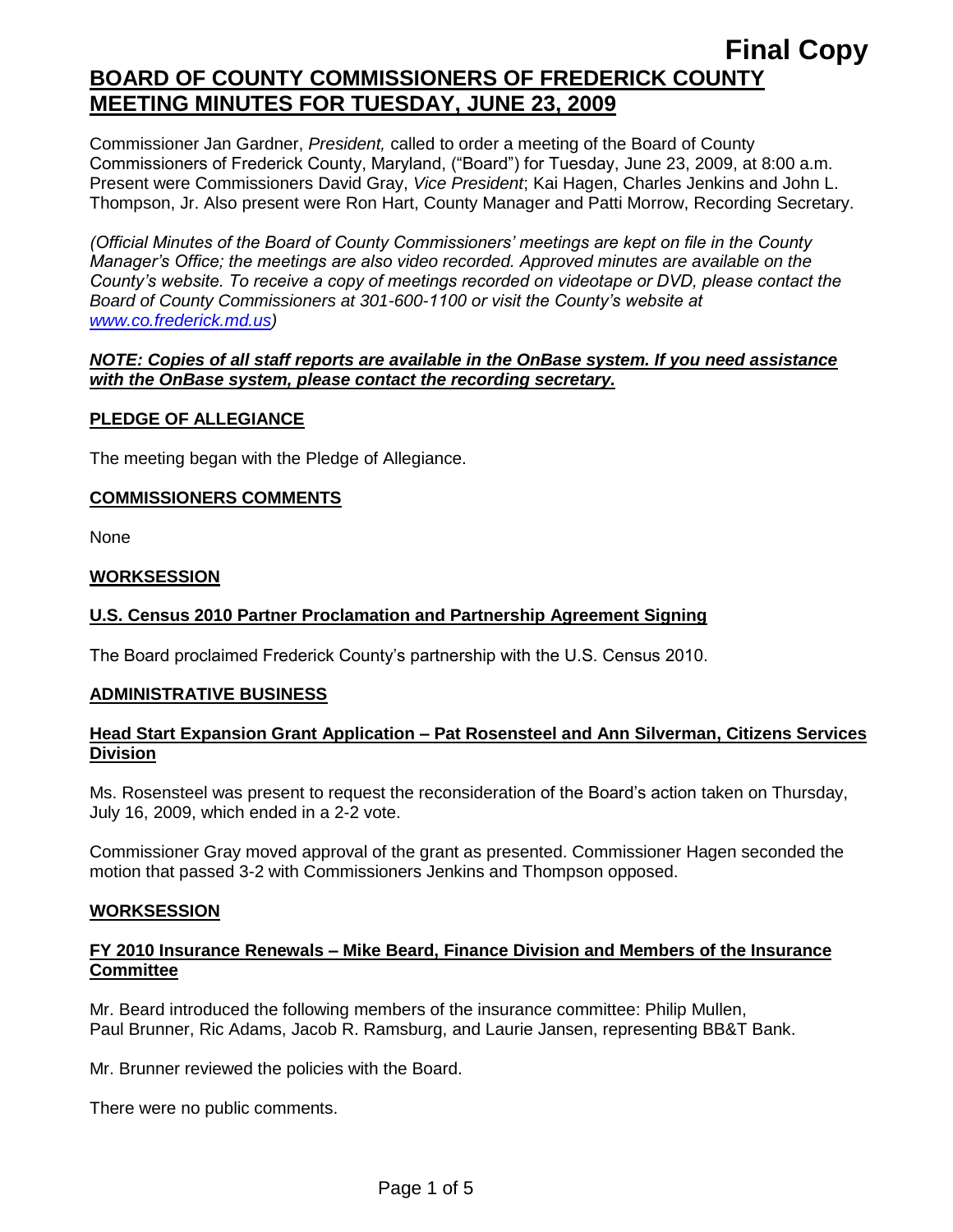# **Final Copy BOARD OF COUNTY COMMISSIONERS OF FREDERICK COUNTY MEETING MINUTES FOR TUESDAY, JUNE 23, 2009**

Commissioner Gray moved to approve the FY 2010 insurance renewals as presented. Commissioner Hagen seconded the motion that passed 5-0.

## **Appointments/Reappointments to Boards/Commissions/Committees – Joyce Grossnickle, Office of the County Manager**

#### Insurance Committee ("Committee)

There were no public comments.

Commissioner Hagen moved to reappoint Ric Adams for a three-year term to expire June 30, 2012. Commissioner Gray seconded the motion that passed 4-1 with Commissioner Thompson opposed.

#### Parks and Recreation Commission ("Commission")

There were no public comments.

Commissioner Hagen moved to reappoint Toni James to serve a four-year term to expire June 30, 2013. Commissioner Gray seconded the motion that passed 5-0.

#### Public Library Board ("Board")

There were no public comments.

Commissioner Hagen moved to reappoint Michael Kurtianyk and Tina Prensky to serve five–year terms to expire June 30, 2014. Commissioner Gray seconded the motion.

Commissioner Thompson requested to divide the question.

The vote to reappoint Mr. Kurtianyk was 4-1 with Commissioner Thompson opposed.

The vote to reappoint Ms. Prensky was 5-0.

#### **ADMINISTRATIVE BUSINESS**

#### **Reconsideration of Resolution of Support for the Maryland Department of Business and Economic Development Maryland Economic Development Assistance and Authority Fund (MEDAAF) Grant– Laurie Boyer, Economic Development Division**

Helen Riddle, Economic Development Division, was present to request the reconsideration of the resolution of support for the MEDAAF grant to Life Technologies Corporation. The Board's action on Thursday, July 16, 2009, ended in a 2-2 vote.

Uma Hoffman, Director of Human Resources; Uplaksh Kumar, Ph.D., Director of Operations; and Kathleen Lynch, Senior Manager, Government Relations; Life Technologies Corporation, participated in the discussion.

Ron Volpe, President, Hood College, commented on the proposed grant.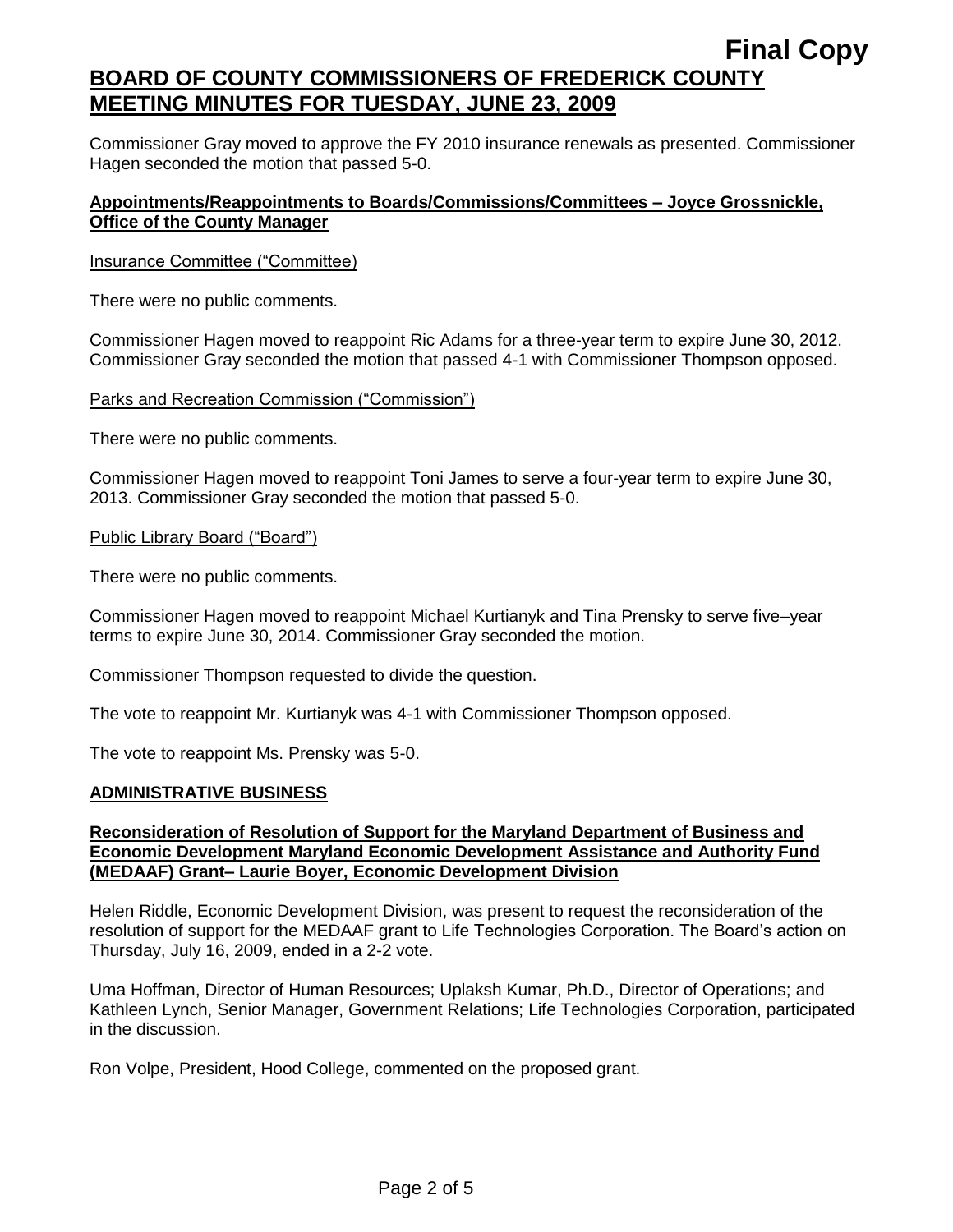## **BOARD OF COUNTY COMMISSIONERS OF FREDERICK COUNTY MEETING MINUTES FOR TUESDAY, JUNE 23, 2009**

Commissioner Jenkins moved to approve the resolution of support for the MEDAAF grant to Life Technologies Corporation. Commissioner Gray seconded the motion that passed 4-1 with Commissioner Thompson opposed.

(A copy of Resolution #09-17 can be obtained in the County Manager's Office or from the county's website, [www.co.frederick.md.us\)](www.co.frederick.md.us)

## **Fire Station Memorandums of Understanding (MOU) for Design, Construction, Operation and Maintenance – Steve Leatherman, Fire and Rescue Services Division; Doug Orner, Office of the County Manager; Michael Chomel, Office of the County Attorney; and Mickey Fyock, Frederick County Volunteer Fire and Rescue Association**

Mr. Leatherman presented the staff report.

Al Hudak, Public Works Division, commented on the MOUs.

Commissioner Jenkins moved to approve the staff recommendation to approve a policy identifying the process fire/rescue companies need to follow in order to have a replacement fire station included in the county's Capital Improvements Program, the MOU for design, and construction of county-owned fire stations and an MOU for county-owned fire station operation and maintenance. Commissioner Gray seconded the motion that passed 5-0.

## **Redistribution of Emergency Medical Services Billing Transport Funds and Budget Transfer BT-10-001 – Steve Leatherman, Fire and Rescue Services Division and Doug Orner, Office of the County Manager**

Tawanda Bailey, Fire and Rescue Services Division, and Mike Gastley, Finance Division, participated in the discussion.

Commissioner Jenkins moved to approve the staff recommendation and budget transfer #BT-10-001. Commissioner Gray seconded the motion that passed 5-0.

## **Waste to Energy Facility Discussion/Decision – Board of County Commissioners**

Mike Marschner, Utilities and Solid Waste Management Division, participated in the discussion.

John Mathias, Office of the County Attorney, commented on procedure regarding the previous motions.

Commissioner Jenkins moved to lift the suspension of the procurement process with Wheelabrator Technologies Inc. ("Wheelabrator") on the proposed waste to energy facility. Commissioner Gray seconded the motion that passed 3-2 with Commissioners Gardner and Hagen opposed.

Commissioner Jenkins moved to proceed with the waste to energy facility conditioned on:

- McKinney site owned by Frederick County;
- A proforma net cost of disposal at the McKinney site on a net present value basis is less than the MD 28 site;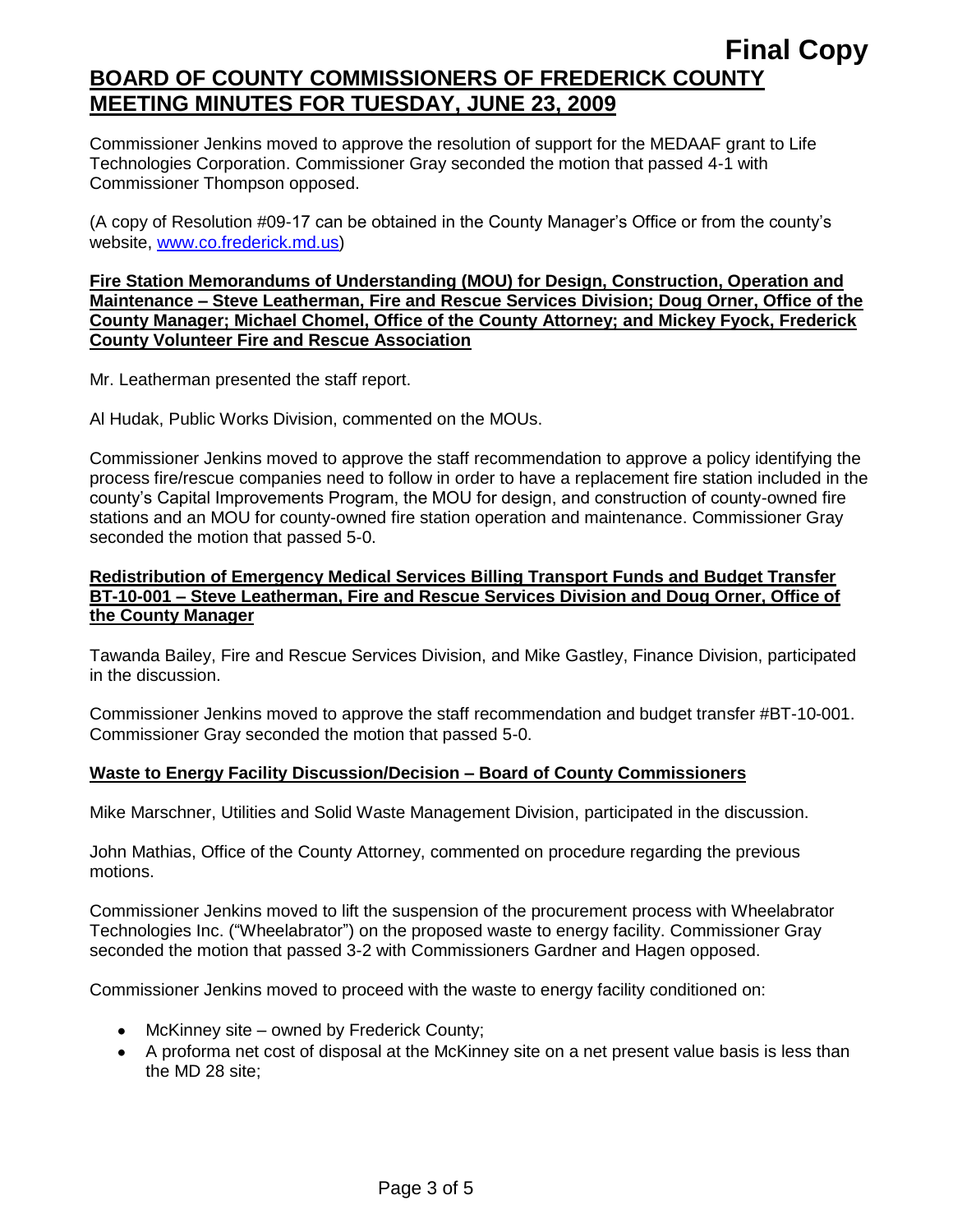# **Final Copy BOARD OF COUNTY COMMISSIONERS OF FREDERICK COUNTY MEETING MINUTES FOR TUESDAY, JUNE 23, 2009**

- Memorandum of Understanding is signed by the Board and also signed by Carroll County officials; and
- Northeast Maryland Waste Disposal Authority (NEA) finalize the agreement on the service contracts with Wheelabrator and agreements with Frederick and Carroll Counties and the NEA. It was noted the service agreements would be reviewed during an upcoming Board meeting.

Commissioner Gray seconded the motion that passed 3-2 with Commissioners Gardner and Hagen opposed.

It was indicated the motion would be ratified and confirmed in a formal resolution.

Commissioner Jenkins moved to require the NEA, in their service agreement with Wheelabrator, to develop a comprehensive recycling plan for the waste to energy facility to insure optimal recovery of recyclable materials from the waste stream before and after processing. Commissioner Gray seconded the motion that passed 4-1 with Commissioner Hagen abstained.

Commissioner Jenkins made a motion to request the architectural aspects of the waste to energy facility reflect the concepts provided in the Wheelabrator's computer generated renderings including the enclosure of the air pollution control systems within the building. Commissioner Gray seconded the motion that passed 4-1 with Commissioner Hagen abstained.

Commissioner Jenkins made a motion to direct the NEA to make a reasonable effort to negotiate with the owners of Essroc Cement Kiln the possible removal of a decommissioned stack, as part of the development of a waste to energy project in Frederick County. Commissioner Gray seconded the motion that passed 5-0.

## **COMMISSIONERS COMMENTS**

Commissioner Jenkins remarked the State Highway Administration would be having a public meeting this evening from 5:00 p.m. – 8:00 p.m at Ballenger Creek Middle School, on the proposed improvements to the MD180/MD351 corridor.

## **PUBLIC COMMENTS (3 MINUTE PRESENTATION)**

- Rolan Clark
- Carol Eador
- "Super G"
- Andy Gally Clean Water Action
- Karin Tome
- 
- Robin Davidov NEA

Harvey Alter, Ph.D. Solid Waste Advisory Committee member

## **QUESTIONS – PRESS**

• Meg Tully **The Frederick News-Post** • Jackie Cutler WHAG NBC Channel 25